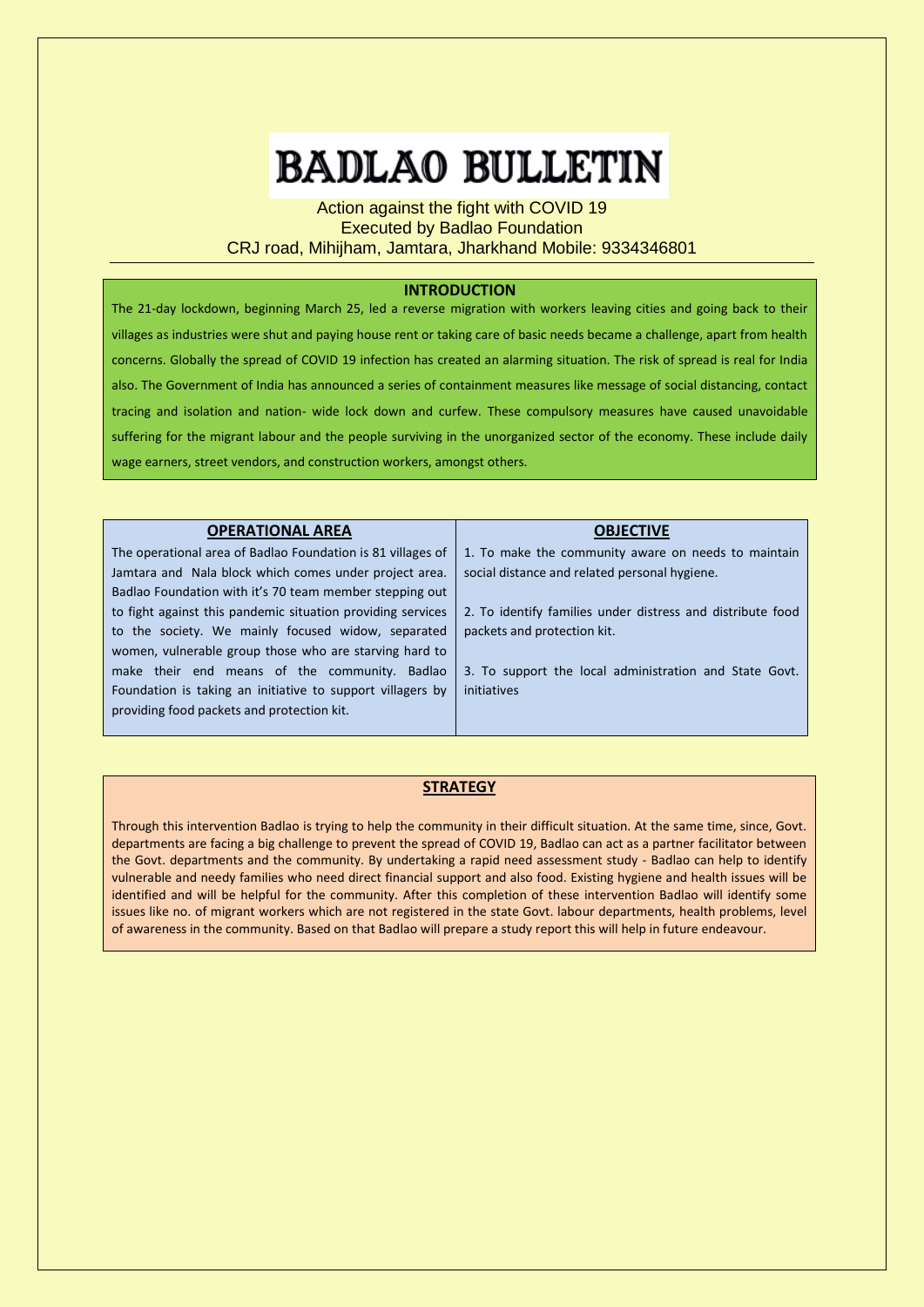## **ACTIVITIES TO FIGHT AGAINST THE PANDEMIC SITUATION**

#### **1. NEED ASSESSMENT:**

Badlao has already developed a survey format and taking the activity ahead to identify the existing number of people suffering from any kind symptoms which is related to covid 19. Umang team will be responsible for conducting survey. From Jamtara we have already collected some data. By gathering the information field facilitators find out the list of the community people who are not getting the support from Govt. or any other local organisation.



 **INCREASING THE CAPACITY OF GOVERNMENT WORKER**

#### **2. AWARENESS AND INFORMATION DISSEMINATION:**

Badlao Foundation will set up an information booth within the community with the help of our facilitator. From this information booth community people will getting this information's related to COVID 19 which includes (i) symptoms of COVID 19 (cough, cold, respiratory problems, fever, vomiting, sneezing, headache. Those who are suffering from diabetes, Blood Pressure, cardiac problems and kidney comes under high risk zone for COVID 19, (ii) Personal hygiene-

how to use mask, maintain social distancing, proper way of hand washing , maintaining cleanliness; (iii) isolating the sick persons in the family Under the initiative #Pahel COVID 19 Badlao increase the awareness level of the community with the help of our field facilitator mentor and adolescent girls to impart the message and importance of social distance into the community.

We have also spread awareness among with the community people with the help of our facilitator about social distancing by marking with the spots to maintain the average distance.



 **Social distancing – Kewarjali and Chandradeepa Village**

 $\ddotsc$ 



Thinking for self and community is the only<br>way we can fight back against this pandemic<br>Covid 19 situation.

we are happy to share with you the awareness we are inappy to some will you the awareness<br>level of our community in Teri Village where our<br>facilitator and govt authorities together had<br>made it possible to aware people about social distancing.



#### **3. DISTRIBUTION OF PROTECTIVE KIT**:

Badlao Started an initiative called #pahel it's an effort on humanitarian ground to reach out to people who are starving hard for their daily bread in this pandemic situation. Protection kit which includes Khadi mask, homemade sanitizer, and soap.. Till now Badlao provided khadi mask and soap to 165 villagers in kewatjali and khadi mask to 40 villagers in Chandradeepa. Khadi mask and soap distributed in 30 villagers under Umang Project at Jamtara and Nala block. 200 khadi masks were given to DC office. Under project Umang funded by ICRW 2387 kahdi mask and 1719 soap was distributed to adolescent girls of Jamtara and Nala block.



 **Distribution of Mask**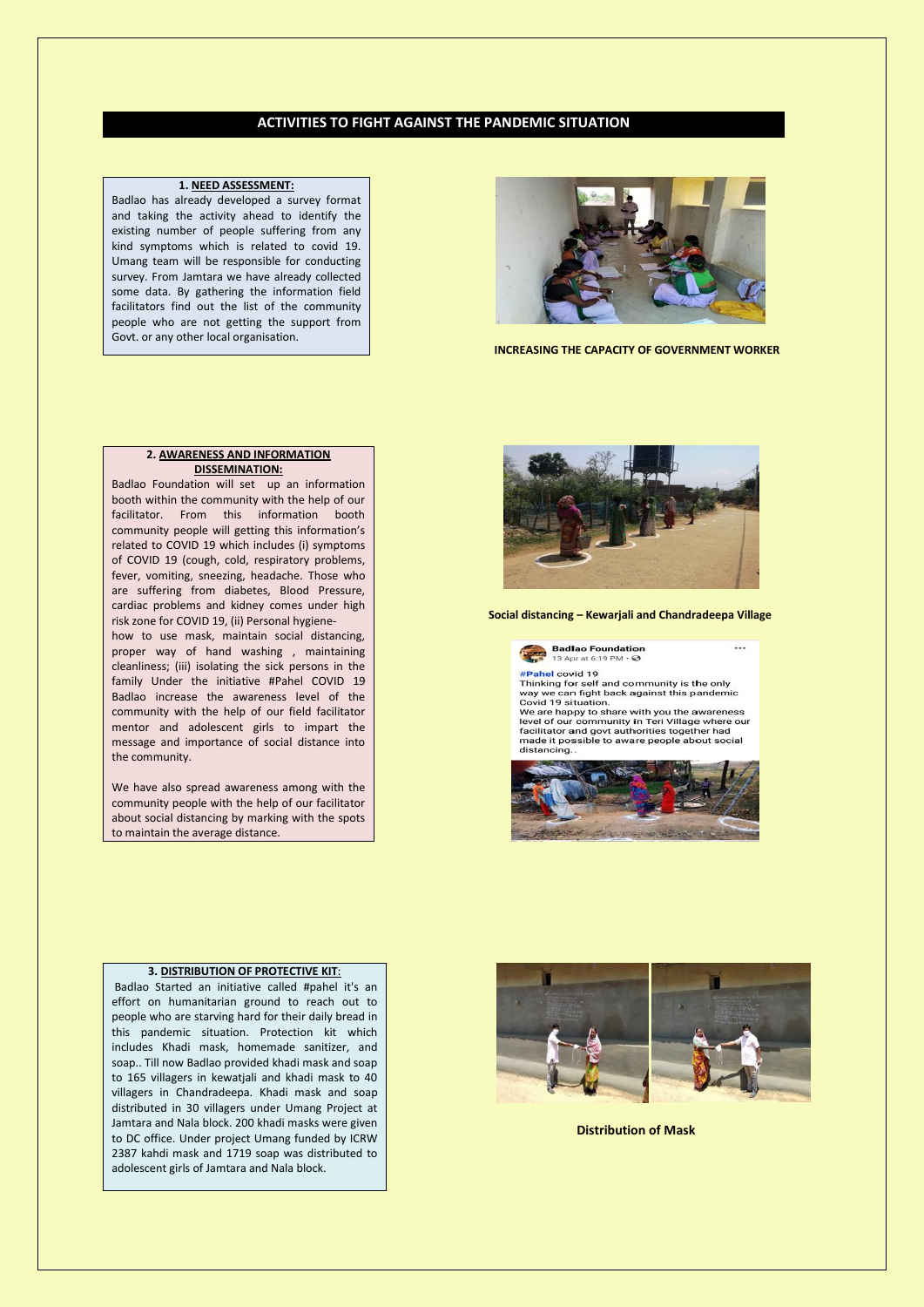## **4. DISTRIBUTION OF FOOD PACKETS**:

Depending on prior information gathered by field facilitator, on 12th April Badlao foundation distributed mask ,sanitizer, dry ration and soap to the hundred underprivileged, disabled and daily wage workers in Korapara , mihijham. from 9th May to 13th may Under project Protect Secure Preserve, funded by oxfam India of Badlao foundation, Badlao team at Village Mohanpur, Dumki, Angawali, kadampur, sundarpahri of Godda was distributed Dry Ration and Hygiene kits to the migrant workers and Vulnerable 300 families residing in these villages.



 **Food Packets distribution at Korapara, Mihijham by Badlao Foundation**

#### **5.** NETWORKING

In order to reach out to the community, Badlao Foundation is planning to take an initiative along with the Jharkhand State health department and family & child welfare department. Badlao are planning to provide a helping hand to the Govt. departments who are finding difficulty reaching out to the community which comes under our project area. On 7th we send a mail to the DC for collaborating with Govt. in this pandemic situation. Badlao already registered in govt. platform i.e. JSLPS, NITI AYOG and Jharkhand rural development department to fight against COVID 19 together. FCRA online form update done in 15days intervention regarding COVID 19.



#### **6**. **PRINT MEDIA AND OTHER SOCIAL MEDIA COVERAGE**:

Our dedicated service towards the society which has been published in Dainik Jagaran, Prabhat khobor. We are use the various social platform like face book, twitter, LinkedIn to spread awareness regarding COVID 19 among the people among large.





**Newspaper coverage- Prabhat khabar and Dainik Jagaran**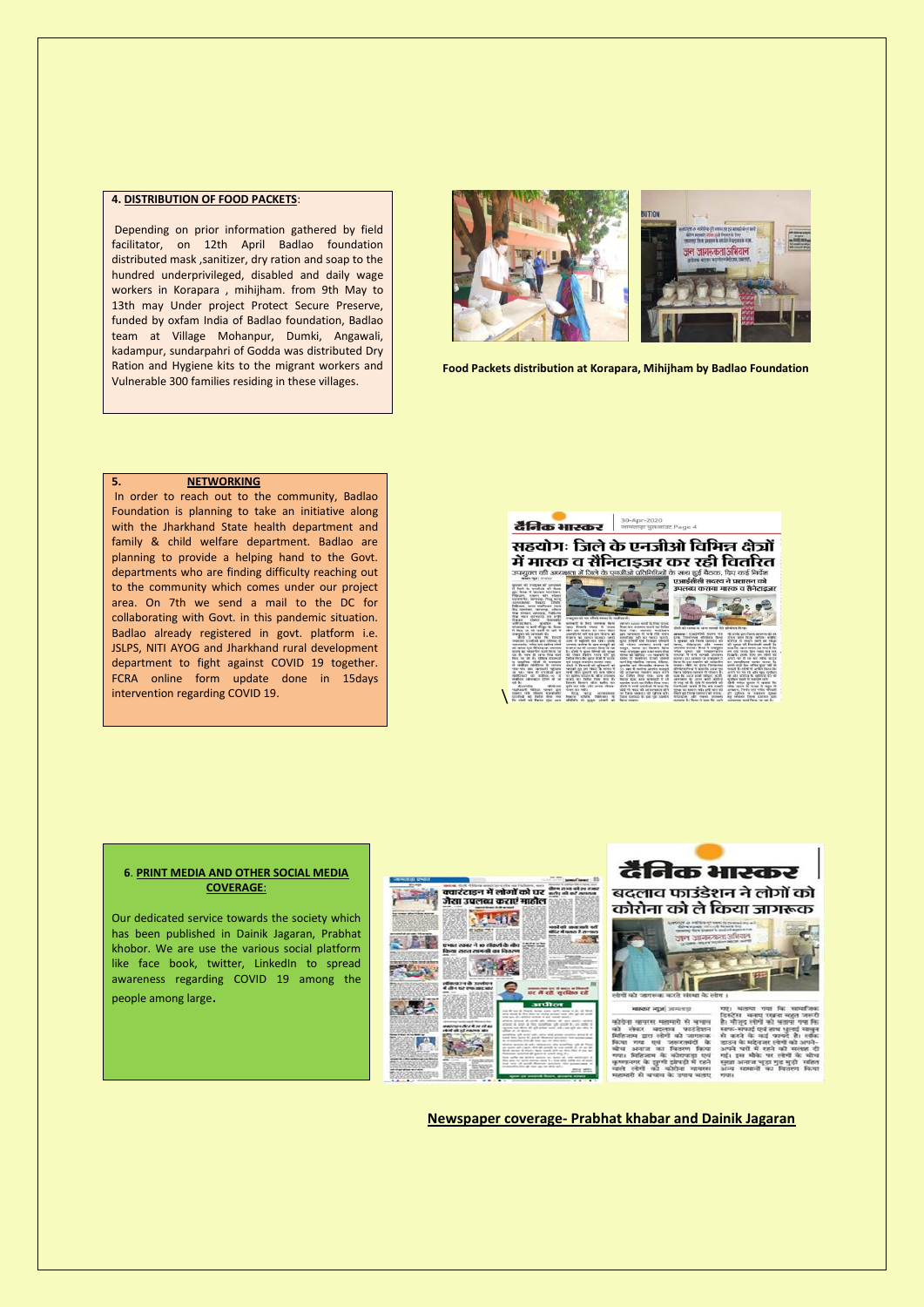## **CLIPPINGS AND IMAGES OF THE WORK DONE BY BADLAO FOUNDATION**







**Mask distribution among adolescent under ICRW project Badlao Healing the pain to make them feel together we can...**





**Social distancing – Kewarjali and Chandradeepa Village Mask distribution –village kherwa** 







**Our staff distributed foods with the support of govt.officials Newspaper Coverage- Prabhat Khabar & Dainik jagran <br>** 





दैनिक भास्कर





**Social Distancing Awareness Campaign Newspaper Coverage of work realted to networking**